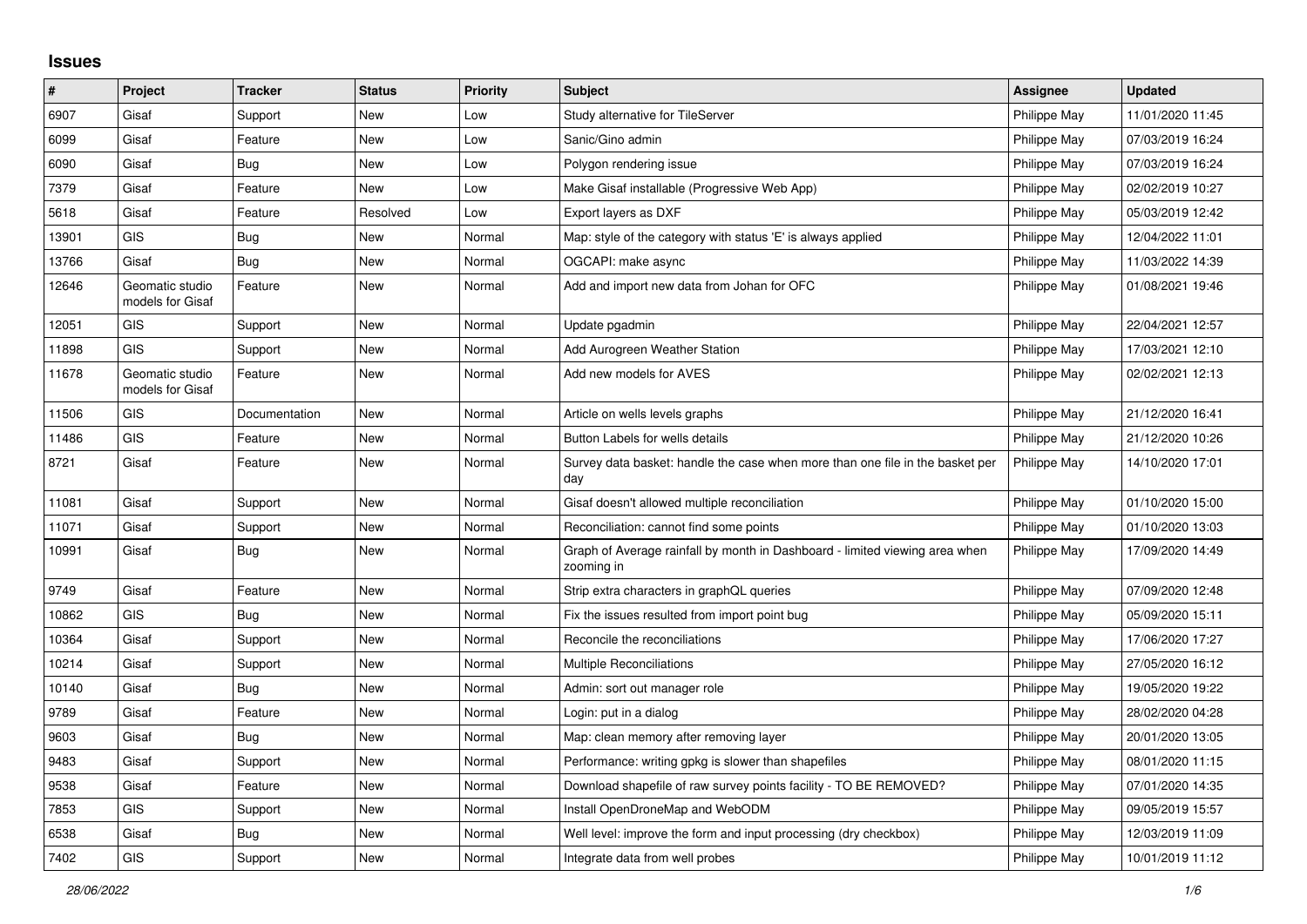| $\sharp$ | Project                             | <b>Tracker</b> | <b>Status</b> | <b>Priority</b> | <b>Subject</b>                                                       | <b>Assignee</b> | <b>Updated</b>   |
|----------|-------------------------------------|----------------|---------------|-----------------|----------------------------------------------------------------------|-----------------|------------------|
| 13203    | <b>GIS</b>                          | Support        | In Progress   | Normal          | Redis server: fix warning relarted to memory allocation              | Philippe May    | 12/11/2021 13:03 |
| 10291    | <b>GIS</b>                          | Support        | In Progress   | Normal          | Vacuum DB at reboot                                                  | Philippe May    | 29/10/2021 11:44 |
| 12867    | GIS                                 | Support        | In Progress   | Normal          | Upgrade server (all virtual machines) to Debian bullseye             | Philippe May    | 25/10/2021 17:34 |
| 7584     | Gisaf                               | <b>Bug</b>     | In Progress   | Normal          | Error with large integers (graphql)                                  | Philippe May    | 20/09/2019 10:52 |
| 7120     | <b>GIS</b>                          | Support        | In Progress   | Normal          | High CPU usage on the server (dom0)                                  | Philippe May    | 26/02/2019 13:10 |
| 7161     | <b>GIS</b>                          | Support        | In Progress   | Normal          | Setup remote backup                                                  | Philippe May    | 19/12/2018 10:14 |
| 14090    | GIS                                 | Feature        | Resolved      | Normal          | Move to SDDs after failure of one HDD in the RAID array of the domUs | Philippe May    | 27/05/2022 16:28 |
| 13982    | GIS                                 | Support        | Resolved      | Normal          | Update server's storage                                              | Philippe May    | 06/05/2022 14:38 |
| 13968    | Geomatic studio<br>models for Gisaf | Feature        | Resolved      | Normal          | Create layers and all for the LB records                             | Philippe May    | 28/04/2022 17:18 |
| 13952    | Gisaf                               | Support        | Resolved      | Normal          | Gisaf isn't Connecting                                               | Philippe May    | 25/04/2022 11:27 |
| 13885    | GIS                                 | <b>Bug</b>     | Resolved      | Normal          | Wrong name showing in the list of layers in the map                  | Philippe May    | 23/04/2022 04:04 |
| 13763    | <b>GIS</b>                          | Support        | Resolved      | Normal          | Gisaf not responding                                                 | Philippe May    | 11/03/2022 13:03 |
| 13681    | Gisaf                               | Support        | Resolved      | Normal          | Gisaf isn't Connecting                                               | Philippe May    | 19/02/2022 11:01 |
| 13258    | Gisaf                               | <b>Bug</b>     | Resolved      | Normal          | Missing data from AmbientWeather weather stations                    | Philippe May    | 21/11/2021 16:50 |
| 11762    | Gisaf                               | Feature        | Resolved      | Normal          | Switch from Mapbox to Maplibre                                       | Philippe May    | 20/11/2021 15:21 |
| 13235    | GIS                                 | Support        | Resolved      | Normal          | Server hardware failure (sdc hard drive)                             | Philippe May    | 19/11/2021 17:59 |
| 13202    | Gisaf                               | Support        | Resolved      | Normal          | Gisaf is showing error                                               | Philippe May    | 12/11/2021 12:59 |
| 12895    | GIS                                 | Support        | Resolved      | Normal          | Migrate backups to Bung                                              | Philippe May    | 12/11/2021 00:36 |
| 13132    | GIS                                 | <b>Bug</b>     | Resolved      | Normal          | CSR Weather station missing data 28 nd 29 Otober 2021                | Philippe May    | 06/11/2021 12:20 |
| 9463     | GIS                                 | Support        | Resolved      | Normal          | Setup a weather station in Kalpana                                   | Philippe May    | 02/11/2021 15:08 |
| 13125    | Gisaf                               | Bug            | Resolved      | Normal          | Live layers: error with no detail shown                              | Philippe May    | 01/11/2021 19:06 |
| 13090    | Gisaf                               | Support        | Resolved      | Normal          | Importing error in new admin                                         | Philippe May    | 28/10/2021 11:00 |
| 13068    | GIS                                 | Support        | Resolved      | Normal          | Migrate gisaf VM to bullseye                                         | Philippe May    | 25/10/2021 17:28 |
| 12701    | GIS                                 | <b>Bug</b>     | Resolved      | Normal          | Weather Station not showing data since 24 July 2021                  | Philippe May    | 12/08/2021 12:21 |
| 12688    | Gisaf                               | Support        | Resolved      | Normal          | Layers are not visible                                               | Philippe May    | 10/08/2021 10:03 |
| 12491    | Gisaf                               | Feature        | Resolved      | Normal          | Measure distances on the map                                         | Philippe May    | 11/07/2021 11:51 |
| 10675    | Gisaf                               | Feature        | Resolved      | Normal          | Add attribution on map                                               | Philippe May    | 04/07/2021 13:58 |
| 10224    | Gisaf                               | Support        | Resolved      | Normal          | Update gs.basemaps in Jupyter notebooks                              | Philippe May    | 14/06/2021 16:15 |
| 11907    | Gisaf                               | Feature        | Resolved      | Normal          | Allow specific project list for custom models                        | Philippe May    | 19/03/2021 16:13 |
| 11886    | Gisaf                               | Support        | Resolved      | Normal          | Pandas resample deprecation warning                                  | Philippe May    | 16/03/2021 12:49 |
| 11649    | Gisaf                               | Feature        | Resolved      | Normal          | Wells timeline dashboard misc. improvements                          | Philippe May    | 27/01/2021 15:47 |
| 11577    | Gisaf                               | Feature        | Resolved      | Normal          | Dashboard: multiple sections per page                                | Philippe May    | 27/01/2021 12:37 |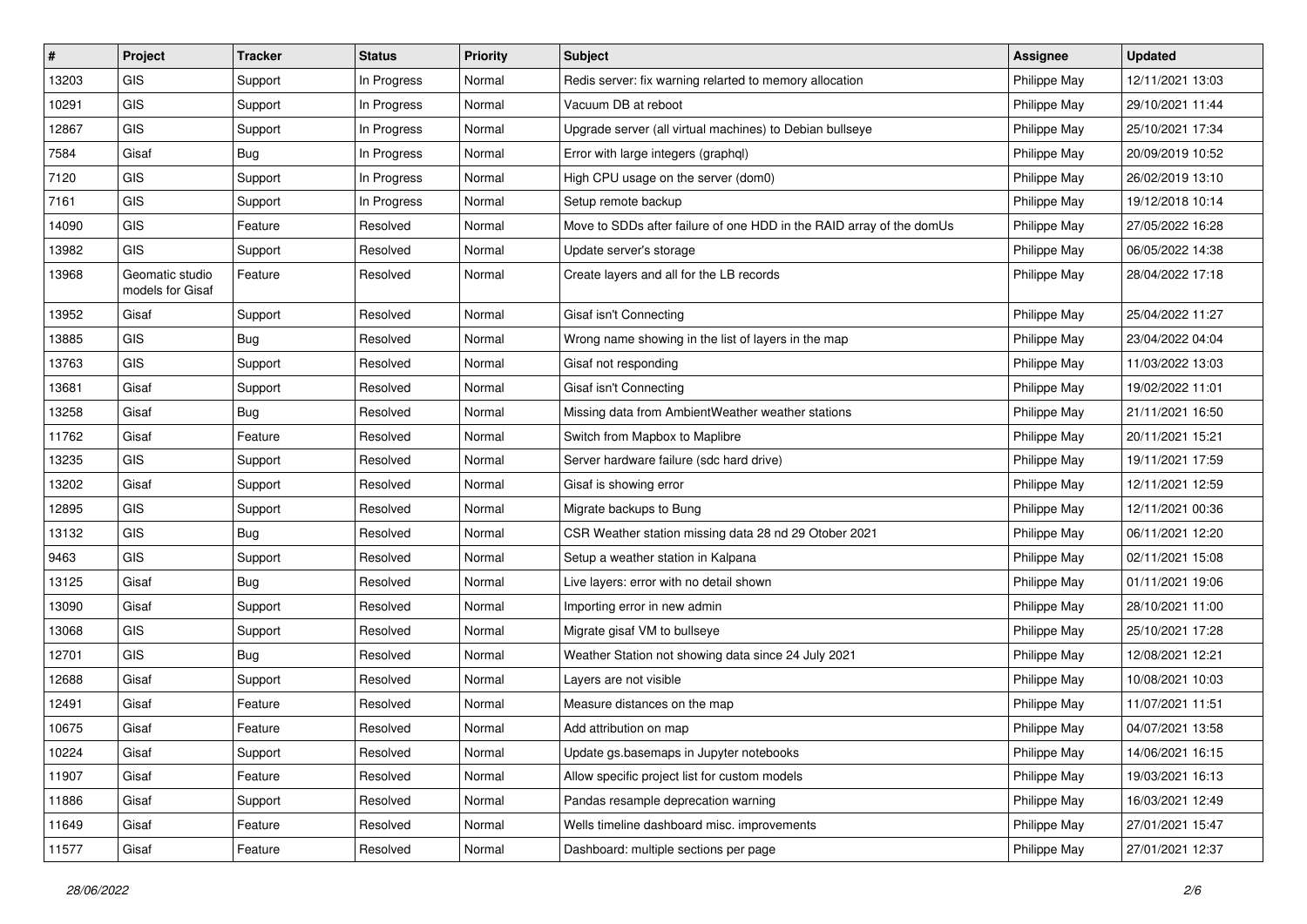| $\sharp$ | Project | <b>Tracker</b> | <b>Status</b> | <b>Priority</b> | <b>Subject</b>                                                                                               | <b>Assignee</b> | <b>Updated</b>   |
|----------|---------|----------------|---------------|-----------------|--------------------------------------------------------------------------------------------------------------|-----------------|------------------|
| 10569    | Gisaf   | Feature        | Resolved      | Normal          | Well Masterfile/Repository                                                                                   | Philippe May    | 19/12/2020 17:10 |
| 11457    | Gisaf   | Support        | Resolved      | Normal          | Building Shed and Retaining Walls are not showing in a map                                                   | Philippe May    | 14/12/2020 19:52 |
| 11449    | Gisaf   | Feature        | Resolved      | Normal          | Strip extra characters when importing survey CSV files                                                       | Philippe May    | 10/12/2020 01:06 |
| 10740    | Gisaf   | <b>Bug</b>     | Resolved      | Normal          | Change status: issue with projection system                                                                  | Philippe May    | 17/09/2020 14:34 |
| 10741    | Gisaf   | Feature        | Resolved      | Normal          | Add a way for changing status of a feature, given its original id                                            | Philippe May    | 16/09/2020 17:35 |
| 10948    | Gisaf   | Feature        | Resolved      | Normal          | Add WMS3 server capabilities (with pygeoapi)                                                                 | Philippe May    | 14/09/2020 16:59 |
| 10920    | Gisaf   | Feature        | Resolved      | Normal          | Add option to display labels on the map                                                                      | Philippe May    | 07/09/2020 11:54 |
| 10830    | Gisaf   | <b>Bug</b>     | Resolved      | Normal          | Import issue with raw survey points                                                                          | Philippe May    | 30/08/2020 14:45 |
| 10829    | Gisaf   | <b>Bug</b>     | Resolved      | Normal          | Missing symbols                                                                                              | Philippe May    | 24/08/2020 12:34 |
| 10819    | Gisaf   | Bug            | Resolved      | Normal          | Evergreen well : popup showing "null" instead of location, status, type                                      | Philippe May    | 23/08/2020 23:44 |
| 10732    | Gisaf   | <b>Bug</b>     | Resolved      | Normal          | Wind Speed unit                                                                                              | Philippe May    | 04/08/2020 16:52 |
| 10728    | Gisaf   | <b>Bug</b>     | Resolved      | Normal          | Cannot download CSV for values                                                                               | Philippe May    | 03/08/2020 15:49 |
| 10323    | GIS     | Bug            | Resolved      | Normal          | Survey points from Eric Chacra: misc issues                                                                  | Philippe May    | 03/08/2020 13:11 |
| 10693    | GIS     | Support        | Resolved      | Normal          | Wrong geometry type for category R54                                                                         | Philippe May    | 30/07/2020 12:00 |
| 9552     | Gisaf   | Documentation  | Resolved      | Normal          | Weekly resampling - Starts on mondays                                                                        | Philippe May    | 25/07/2020 17:12 |
| 10182    | Gisaf   | Feature        | Resolved      | Normal          | Function to change status of surveyed features                                                               | Philippe May    | 15/07/2020 15:10 |
| 10536    | Gisaf   | Feature        | Resolved      | Normal          | Migrate PlottableModel.Actions.download_csv_value to plugins                                                 | Philippe May    | 15/07/2020 15:07 |
| 10539    | Gisaf   | <b>Bug</b>     | Resolved      | Normal          | New basket admin: the metadata (surveyor, etc) aren't populated from raw<br>points when importing shapefiles | Philippe May    | 15/07/2020 15:02 |
| 10439    | Gisaf   | Bug            | Resolved      | Normal          | Reconciliation: use categories instead of layers                                                             | Philippe May    | 27/06/2020 05:21 |
| 10213    | Gisaf   | <b>Bug</b>     | Resolved      | Normal          | Point showing in the reconciliation pop-up but error while reconciling                                       | Philippe May    | 26/06/2020 14:37 |
| 10400    | Gisaf   | <b>Bug</b>     | Resolved      | Normal          | Map search: works only once                                                                                  | Philippe May    | 24/06/2020 12:05 |
| 10407    | Gisaf   | Bug            | Resolved      | Normal          | Live layer DXF export: missing reprojection                                                                  | Philippe May    | 23/06/2020 04:24 |
| 10360    | Gisaf   | <b>Bug</b>     | Resolved      | Normal          | Cannot import survey: accuracy issue                                                                         | Philippe May    | 17/06/2020 01:29 |
| 10337    | Gisaf   | <b>Bug</b>     | Resolved      | Normal          | Custom layers with a "status" column not displayed on the map                                                | Philippe May    | 13/06/2020 17:36 |
| 10331    | Gisaf   | Feature        | Resolved      | Normal          | Reconciliation: sort layer by alphabetical order                                                             | Philippe May    | 12/06/2020 17:45 |
| 10289    | Gisaf   | <b>Bug</b>     | Resolved      | Normal          | New basket: cannot import raingauge Excel sheet                                                              | Philippe May    | 11/06/2020 12:17 |
| 10306    | Gisaf   | <b>Bug</b>     | Resolved      | Normal          | Logout not working                                                                                           | Philippe May    | 11/06/2020 12:13 |
| 10152    | Gisaf   | Feature        | Resolved      | Normal          | wells list in Measures Tab with only wells having measures                                                   | Philippe May    | 10/06/2020 15:05 |
| 10149    | Gisaf   | <b>Bug</b>     | Resolved      | Normal          | Import basket: fix authorization auto import                                                                 | Philippe May    | 09/06/2020 23:09 |
| 10180    | Gisaf   | <b>Bug</b>     | Resolved      | Normal          | Error importing Johan's shapefile                                                                            | Philippe May    | 27/05/2020 15:34 |
| 10153    | GIS     | Support        | Resolved      | Normal          | Postgis access for Selvarani in QGis                                                                         | Philippe May    | 23/05/2020 12:05 |
| 10151    | GIS     | Feature        | Resolved      | Normal          | PG ADMIN installation on server                                                                              | Philippe May    | 23/05/2020 12:04 |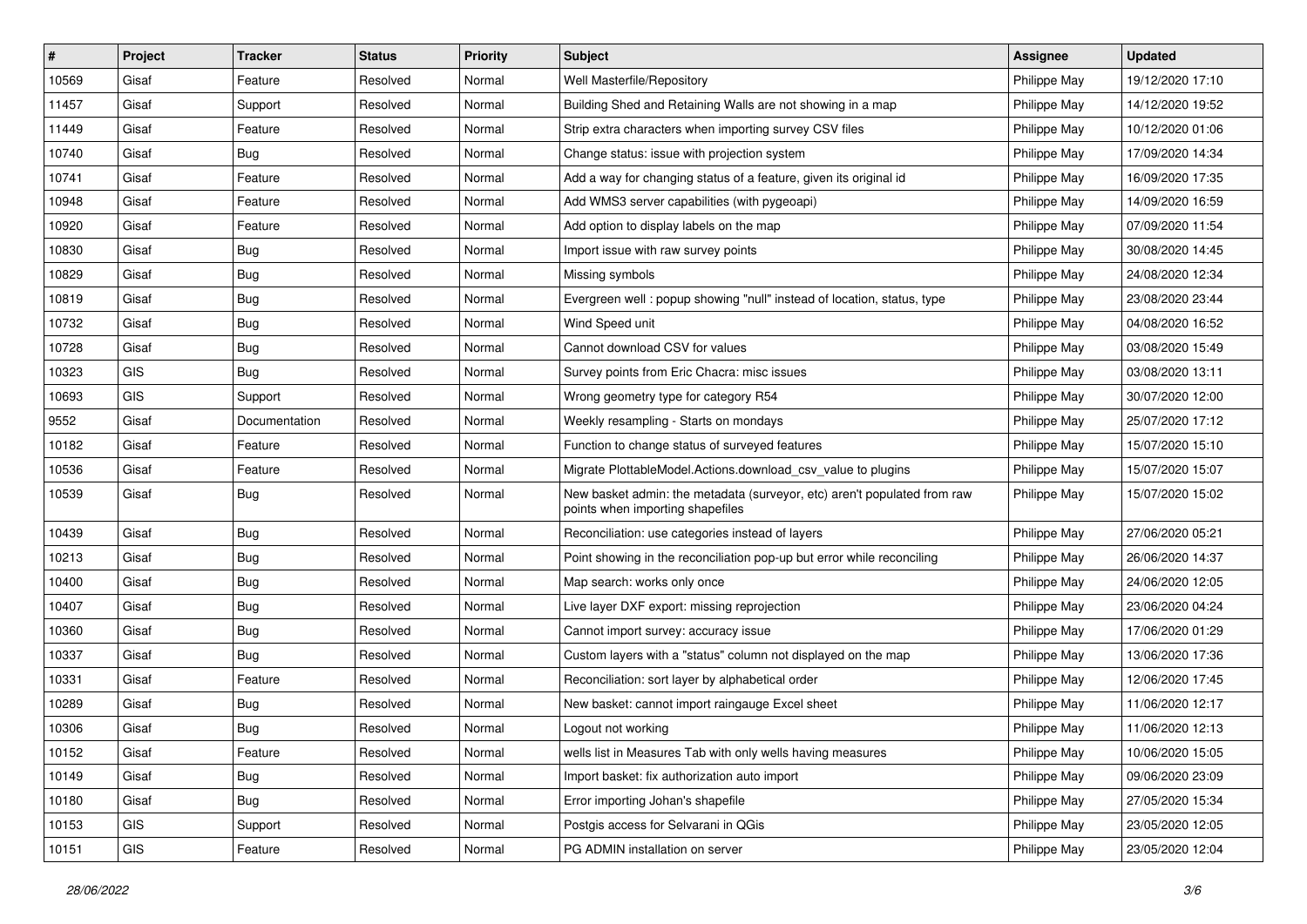| #     | Project                             | <b>Tracker</b> | <b>Status</b> | <b>Priority</b> | Subject                                                                                               | <b>Assignee</b> | <b>Updated</b>   |
|-------|-------------------------------------|----------------|---------------|-----------------|-------------------------------------------------------------------------------------------------------|-----------------|------------------|
| 10125 | Gisaf                               | <b>Bug</b>     | Resolved      | Normal          | Feature with Status other than existing, not showing in the map (example: future<br>building outline) | Philippe May    | 20/05/2020 04:05 |
| 10014 | Gisaf                               | Feature        | Resolved      | Normal          | Interity checks                                                                                       | Philippe May    | 19/05/2020 19:23 |
| 10123 | Gisaf                               | <b>Bug</b>     | Resolved      | Normal          | Basket Upload: store not saved                                                                        | Philippe May    | 19/05/2020 17:36 |
| 10122 | Gisaf                               | Bug            | Resolved      | Normal          | Reconciliation: missing categories                                                                    | Philippe May    | 19/05/2020 02:53 |
| 9944  | Gisaf                               | Feature        | Resolved      | Normal          | Admin: manage categories                                                                              | Philippe May    | 10/04/2020 12:06 |
| 9602  | Gisaf                               | Bug            | Resolved      | Normal          | Map: ability to cancel download                                                                       | Philippe May    | 20/01/2020 18:32 |
| 9563  | Gisaf                               | Feature        | Resolved      | Normal          | Live layers: add option to link to a map feature                                                      | Philippe May    | 12/01/2020 22:22 |
| 9465  | Gisaf                               | <b>Bug</b>     | Resolved      | Normal          | Export plots to PNG missing axis labels                                                               | Philippe May    | 08/01/2020 11:35 |
| 9466  | Gisaf                               | Support        | Resolved      | Normal          | Rename "altitude" to "elevation"                                                                      | Philippe May    | 08/01/2020 11:27 |
| 9534  | Gisaf                               | Feature        | Resolved      | Normal          | GeoJson store: systematically use geodataframes                                                       | Philippe May    | 07/01/2020 16:51 |
| 9509  | Gisaf                               | Feature        | Resolved      | Normal          | Update angular-plotly to 1.5.0                                                                        | Philippe May    | 04/01/2020 12:05 |
| 9517  | Gisaf                               | Feature        | Resolved      | Normal          | Tags: add location                                                                                    | Philippe May    | 03/01/2020 11:54 |
| 9516  | Gisaf                               | Feature        | Resolved      | Normal          | Map: add option to grab link to the selected feature                                                  | Philippe May    | 02/01/2020 15:42 |
| 9519  | Gisaf                               | Bug            | Resolved      | Normal          | Map info: fix icons                                                                                   | Philippe May    | 02/01/2020 13:11 |
| 9510  | Gisaf                               | Feature        | Resolved      | Normal          | Automatically resample to daily when there's too much data                                            | Philippe May    | 01/01/2020 14:12 |
| 9493  | Gisaf                               | <b>Bug</b>     | Resolved      | Normal          | Plotly png download resize frame                                                                      | Philippe May    | 26/12/2019 16:37 |
| 9292  | GIS                                 | Support        | Resolved      | Normal          | Server upgrade to buster                                                                              | Philippe May    | 13/11/2019 12:29 |
| 9036  | Gisaf                               | <b>Bug</b>     | Resolved      | Normal          | Fix login indicator                                                                                   | Philippe May    | 03/10/2019 15:15 |
| 8756  | Gisaf                               | Bug            | Resolved      | Normal          | Map: handle errors when layers (eg, in base maps) don't actually exist                                | Philippe May    | 02/08/2019 16:40 |
| 8669  | Gisaf                               | Feature        | Resolved      | Normal          | Groups of map layers                                                                                  | Philippe May    | 26/07/2019 10:51 |
| 8630  | Gisaf                               | Feature        | Resolved      | Normal          | Map: add option for filter with status                                                                | Philippe May    | 10/07/2019 16:49 |
| 8504  | GIS                                 | Support        | Resolved      | Normal          | Clean data from the weather station                                                                   | Philippe May    | 04/07/2019 17:05 |
| 8450  | GIS                                 | Support        | Resolved      | Normal          | Unable to Load Jupyter Lab                                                                            | Philippe May    | 10/06/2019 15:52 |
| 8096  | Geomatic studio<br>models for Gisaf | Task           | Resolved      | Normal          | Creating a Gkpg/shp for elevation points in Basins with category as an attribute                      | Philippe May    | 24/05/2019 16:57 |
| 8246  | GIS                                 | Support        | Resolved      | Normal          | Server down?                                                                                          | Philippe May    | 06/05/2019 15:45 |
| 8231  | Gisaf                               | <b>Bug</b>     | Resolved      | Normal          | Fix status in table definition of new categories                                                      | Philippe May    | 03/05/2019 17:26 |
| 7935  | Geomatic studio<br>models for Gisaf | Task           | Resolved      | Normal          | Template components in order                                                                          | Philippe May    | 20/03/2019 15:18 |
| 7709  | Geomatic studio<br>models for Gisaf | Feature        | Resolved      | Normal          | Waste water treatment plant improvements                                                              | Philippe May    | 19/03/2019 23:58 |
| 7936  | Geomatic studio<br>models for Gisaf | Task           | Resolved      | Normal          | Add the wastewater type to the origin                                                                 | Philippe May    | 19/03/2019 23:56 |
| 3472  | Gisaf                               | Feature        | Resolved      | Normal          | Weather station graphs: choice of parameters                                                          | Philippe May    | 10/03/2019 14:52 |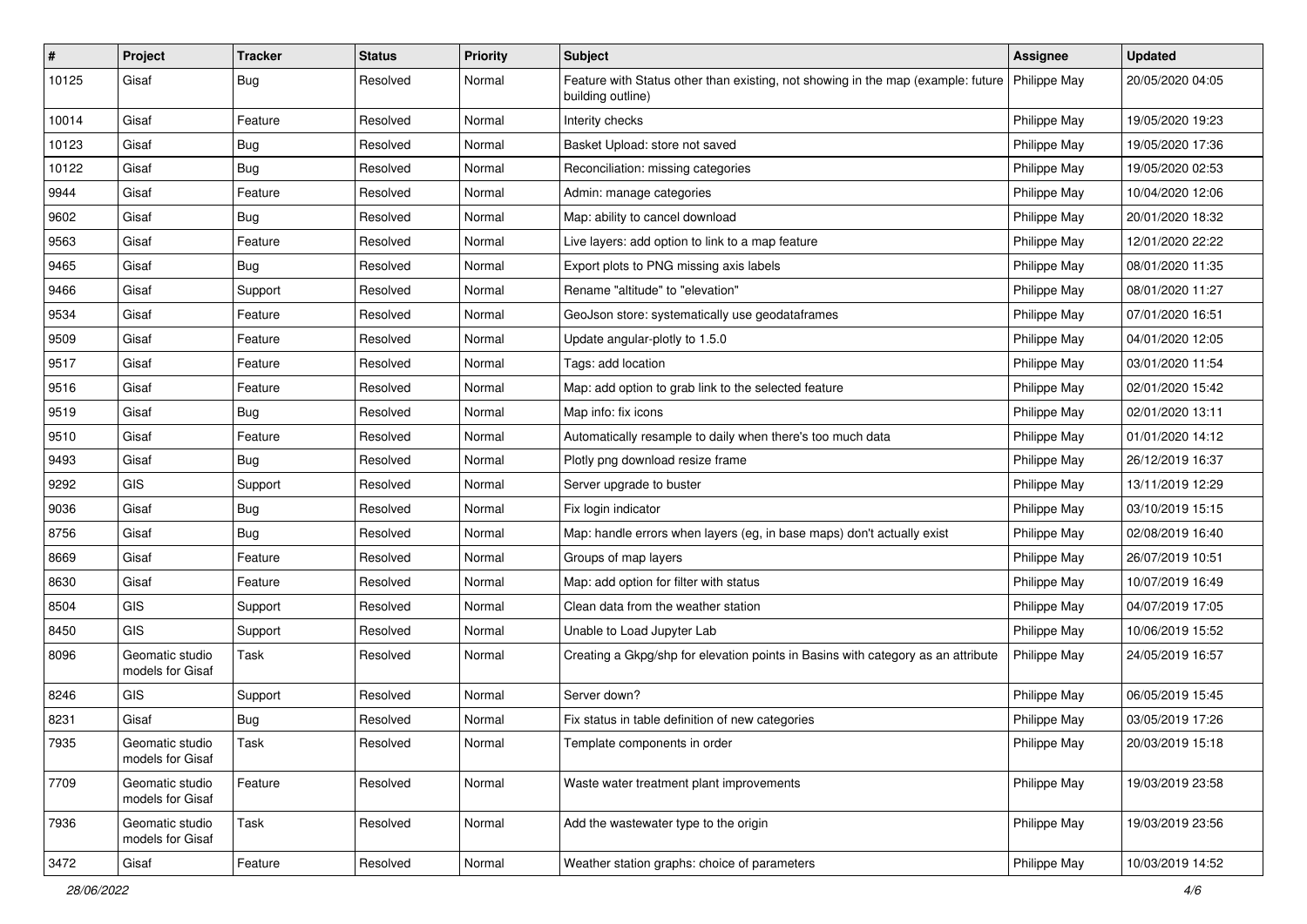| $\sharp$ | Project                             | <b>Tracker</b> | <b>Status</b> | <b>Priority</b> | <b>Subject</b>                                                     | Assignee     | <b>Updated</b>   |
|----------|-------------------------------------|----------------|---------------|-----------------|--------------------------------------------------------------------|--------------|------------------|
| 7527     | Gisaf                               | Feature        | Resolved      | Normal          | Give an option to resample data for graphs (eg. rain gauge)        | Philippe May | 07/03/2019 16:24 |
| 7813     | Gisaf                               | Documentation  | Resolved      | Normal          | Including credits for ESRI basemap (Sat, Highways, Labels)         | Philippe May | 05/03/2019 12:39 |
| 7696     | Geomatic studio<br>models for Gisaf | Feature        | Resolved      | Normal          | HT Cables shapefile from Johan                                     | Philippe May | 25/02/2019 18:54 |
| 7725     | Geomatic studio<br>models for Gisaf | Feature        | Resolved      | Normal          | Add a button for generating reports                                | Philippe May | 25/02/2019 13:08 |
| 7710     | Geomatic studio<br>models for Gisaf | Feature        | Resolved      | Normal          | Add fields to the individual components                            | Philippe May | 25/02/2019 13:07 |
| 7711     | Geomatic studio<br>models for Gisaf | Feature        | Resolved      | Normal          | Add fields to component types                                      | Philippe May | 25/02/2019 13:06 |
| 5974     | Gisaf                               | <b>Bug</b>     | Resolved      | Normal          | Issues in uploading readings into GISAF using interface            | Philippe May | 06/02/2019 09:25 |
| 7551     | <b>GIS</b>                          | <b>Bug</b>     | Resolved      | Normal          | error while downloading shapefiles from gisaf                      | Philippe May | 06/02/2019 09:10 |
| 7156     | GIS                                 | Support        | Resolved      | Normal          | Make server boot again                                             | Philippe May | 05/02/2019 11:13 |
| 7552     | <b>GIS</b>                          | <b>Bug</b>     | Resolved      | Normal          | error in auto import of raw points to point shapefiles             | Philippe May | 05/02/2019 11:13 |
| 7554     | GIS                                 | Bug            | Resolved      | Normal          | Cannot auto import points for project RZ                           | Philippe May | 04/02/2019 16:31 |
| 7343     | <b>GIS</b>                          | Support        | Resolved      | Normal          | Add layer for locations                                            | Philippe May | 02/02/2019 15:25 |
| 6954     | GIS                                 | Support        | Resolved      | Normal          | Create a VM for DB                                                 | Philippe May | 10/11/2018 16:02 |
| 6990     | GIS                                 | Support        | Resolved      | Normal          | Create a VM for Notebooks                                          | Philippe May | 10/11/2018 15:57 |
| 6494     | <b>GIS</b>                          | Support        | Resolved      | Normal          | Add CC copyright on data                                           | Philippe May | 31/08/2018 21:19 |
| 6069     | Gisaf                               | Task           | Resolved      | Normal          | wwtp output and flow component - output                            | Philippe May | 22/06/2018 15:15 |
| 5988     | Gisaf                               | Bug            | Resolved      | Normal          | problem with the flow from origin of wastewater to the component   | Philippe May | 08/06/2018 15:14 |
| 5033     | Gisaf                               | Feature        | Resolved      | Normal          | Add an option to display a base line in the bar charts             | Philippe May | 04/01/2018 01:09 |
| 7763     | <b>GIS</b>                          | Feature        | Feedback      | Normal          | Infrastructure: migrate old-admin to the same server than gisaf    | Philippe May | 25/02/2019 11:11 |
| 13985    | Gisaf                               | <b>Bug</b>     | New           | High            | Gisaf is hanged                                                    | Philippe May | 29/04/2022 22:15 |
| 13991    | <b>GIS</b>                          | Support        | In Progress   | High            | Gisaf is again hung                                                | Philippe May | 30/04/2022 14:01 |
| 12075    | GIS                                 | Feature        | Resolved      | High            | CSR Weather Station not showing since 22 of april 2021             | Philippe May | 29/04/2021 15:34 |
| 9220     | <b>GIS</b>                          | Feature        | Resolved      | High            | Setting the daily resampling of weather data starting from 8.30 am | Philippe May | 08/01/2020 17:57 |
| 5978     | GIS                                 | Task           | Resolved      | High            | Registration for Bangalore Open Street Map conference              | Philippe May | 11/06/2018 11:56 |
| 3410     | GIS                                 | Support        | Resolved      | High            | Map website to http://water.auroville.org.in                       | Philippe May | 27/12/2016 22:41 |
| 7957     | GIS                                 | <b>Bug</b>     | Feedback      | High            | Export polygon shapefiles do not show "holes"                      | Philippe May | 04/04/2019 16:14 |
| 13847    | GIS                                 | Support        | New           | Urgent          | Gisaf not responding                                               | Philippe May | 01/04/2022 17:08 |
| 13115    | GIS                                 | Task           | In Progress   | Urgent          | Server not working after power cut                                 | Philippe May | 29/10/2021 11:05 |
| 14072    | GIS                                 | Support        | Resolved      | Urgent          | Gisaf very slow                                                    | Philippe May | 19/05/2022 02:29 |
| 13883    | GIS                                 | Support        | Resolved      | Urgent          | Gisaf not responding - Possible issue with tag editing?            | Philippe May | 07/04/2022 19:34 |